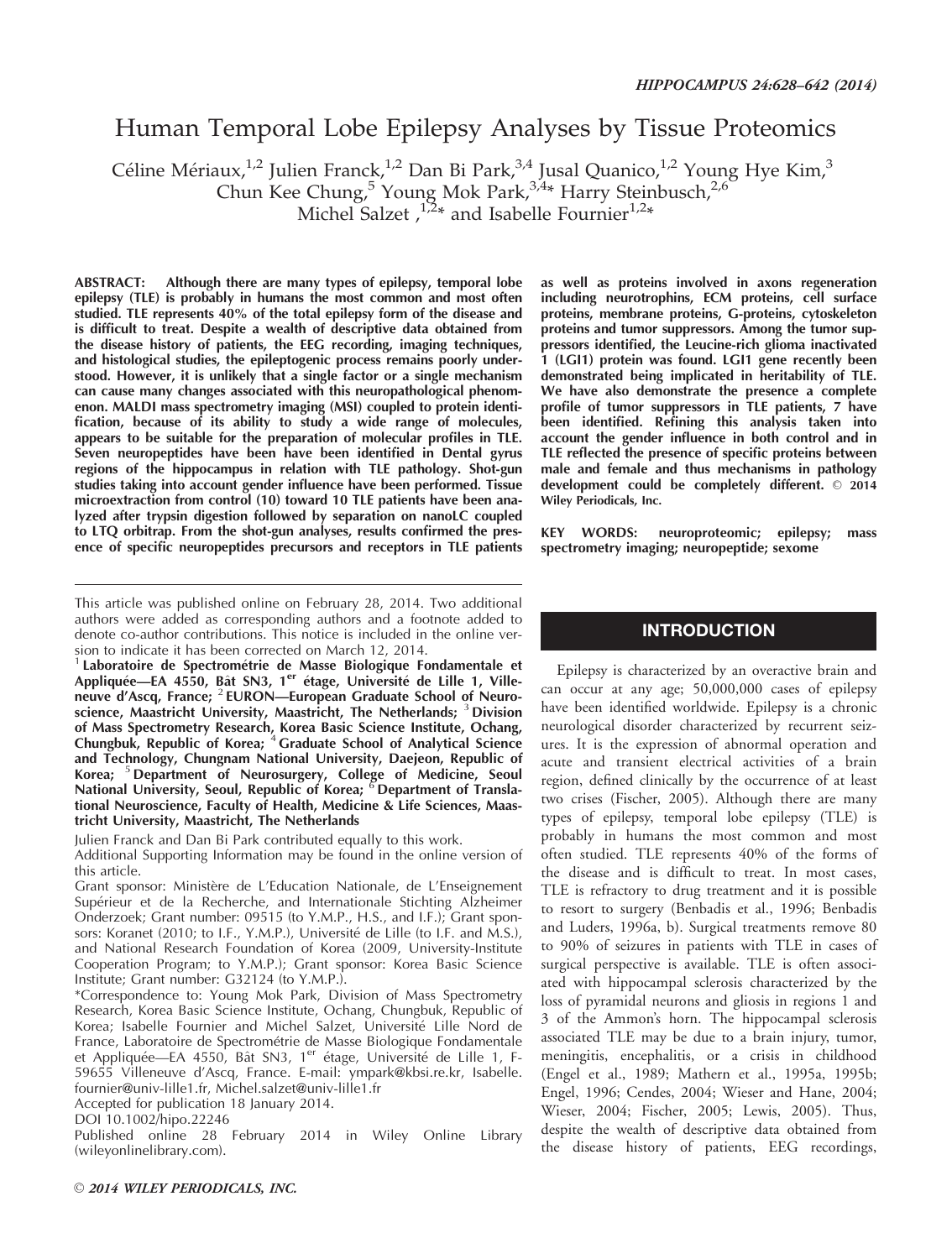imaging techniques and histological studies, the epileptogenic process remains poorly understood. However, it is unlikely that a single factor or a single mechanism can cause all these changes associated with this neuropathy. Epilepsy results in neuronal cell death, loss of neurons, or neurogenesis by changing the propagation of neural circuits (Jacobs et al., 2009). Recently, Childhood absence epilepsy, a prototypic form of generalized non-convulsive epilepsy, has been investigated by MALDI MSI using BS/Orl and BR/Orl mouse lines. Six potential markers including Myelin basic protein, Neurogranin, Full length Purkinje cell protein 4 with one acetylation, ubiquitin, a fragment of Synapsin-I, and the short isoform of Thymosin  $\beta$ -4 with one acetylation have been identified by this MALDI MSI coupled to a Top-Down approach (Lagarrigue et al., 2012). In this report, we demonstrate using a MALDI MSI approach in human TLE tissues the exact anatomical localization of seven neuropeptides (NPY (1-30), somatostatin 14, neurokinin B, galanin, corstitatin, chromogranin B fragment, cocaine- and amphetamine-regulated transcript (CART) peptide fragment) within the hippocampal formation of these patients. Shot-gun studies were performed from tissue sections obtained from male and female patients. Data revealed differences by taking into account the gender differences. In males, proteins are involved related to inflammation and neurogenesis whereas in females proteins are involved related to axon guidance and polarization, odorant receptors and opioids. These data indicated that mechanisms implicated in male and female epilepsy are different. This confirms that epilepsy is a different disease for women than men.

## EXPERIMENTAL PROCEDURES

#### Chemicals

All chemicals were of the highest purity obtainable. Water, formic acid (FA), trifluoroacetic acid (TFA), acetonitrile (ACN), and methanol (MeOH) were purchased from Biosolve B.V. (Valkenswaard, the Netherlands). Ammonium bicarbonate (NH<sub>4</sub>HCO<sub>3</sub>), ethanol (EtOH),  $\alpha$  cyano-4hydroxycinnamic acid (HCCA), aniline (ANI), DL-dithiothreitol (DTT), iodoacetamide (IAA), and reagents for Haematoxylin-eosin-safran (HES) staining were purchased from Sigma-Aldrich (Saint-Quentin Fallavier, France). Tetramethylethylenediamine (TEMED), ammonium persulfate (APS) and sodium dodecyl sulfate (SDS) were purchased from Bio-Rad (Marnes La Cocquette, France). Sequencing grade, modified porcine trypsin was purchased from Promega (Charbonnieres, France).

## Tissue Collection

The epileptic hippocampal tissue was dissected for therapeutic purposes from patients with medial temporal lobe epilepsy who had hippocampal sclerosis (Table 1). All patients submitted informed consent. During surgery, the head and body of the hippocampus was dissected. After trimming down of the head and end of the body, about 6 mm of the hippocampus was immediately frozen using isopentane floated liquid nitrogen, and then kept in liquid nitrogen alone. Tissue acquisition and storage procedures were conform to the guidelines of the Institutional Review Board of Seoul National University Hospital (H-0507- 509-153) for hippocampi from epilepsy patients. Twenty TLE hippocampi have been collected and used in this study.

#### Tissue Sample Preparation

Collected human epileptic hippocampi were frozen in isopentane cooled at -50°C. Samples were then stored at  $-80^{\circ}$ C until processing. Ten µm human brain tissue sections were cut using a cryostat CM1510S (Leica Microsystems, Nanterre, France) and applied onto indium-tin oxide (ITO)-coated conductive glass slides (Bruker Daltonics, Bremen, Germany). The tissue sections were vacuum-dried in a desiccator during 10 min then soaked subsequently in 70% EtOH, 95% EtOH, and chloroform for 30 s each with concomitant drying under vacuum for 5 min. The sections were then dried and stored under vacuum until further use. For some sections, after MALDI analysis, the matrix was removed by washing the slides with 70% ethanol and the sections were stained using the Hematoxylin, Eosin, Safran (HES) staining.

#### MALDI Mass Spectrometry Imaging

HCCA/ANI as solid ionic matrix (10mg/mL of HCCA, dissolved in 7:3 AcN/0.1%TFA, v/v containing 1.5 molar equivalent of ANI) was applied on the tissue surface using the ImagePrep device (Bruker Daltonics, GmbH). MALDI MSI experiments were performed on an Ultraflex II MALDI-TOF/ TOF instrument (Bruker Daltonics, GmbH) equipped with a smartbeam laser (Nd:YAG, 355nm). Peptide mass spectra were acquired in linear positive ion mode at a mass range of  $m/z$  500 to  $10,000$ . The distance between raster points was set to 50  $\mu$ m and a total of 300 laser shots were accumulated at 200 Hz repetition rate for each pixel. Spectra were processed by baseline correction and smoothing using the FlexAnalysis 3.2 software (Bruker Daltonics, GmbH). Image analysis and data visualization were performed with the FlexImaging 2.1 software (Bruker Daltonics, GmbH). For statistical analysis, the data set obtained from FlexImaging was loaded into the ClinProTools 2.2 software (Bruker Daltonics, GmbH) to conduct hierarchical clustering. Unsupervised clustering was selected with Euclidean as the distance method and ward as the linkage method. Results of the hierarchical clustering were exported to FlexImaging 2.1 software to reconstruct the areas with different profiles.

#### SwePep Databank

SwePep consists of a dynamic web interface, a relational database, and a business tier, which uses the client input from the web interface to construct and execute queries to the database. SwePep is specifically designed for endogenous peptides. Every peptide in the database is connected to the following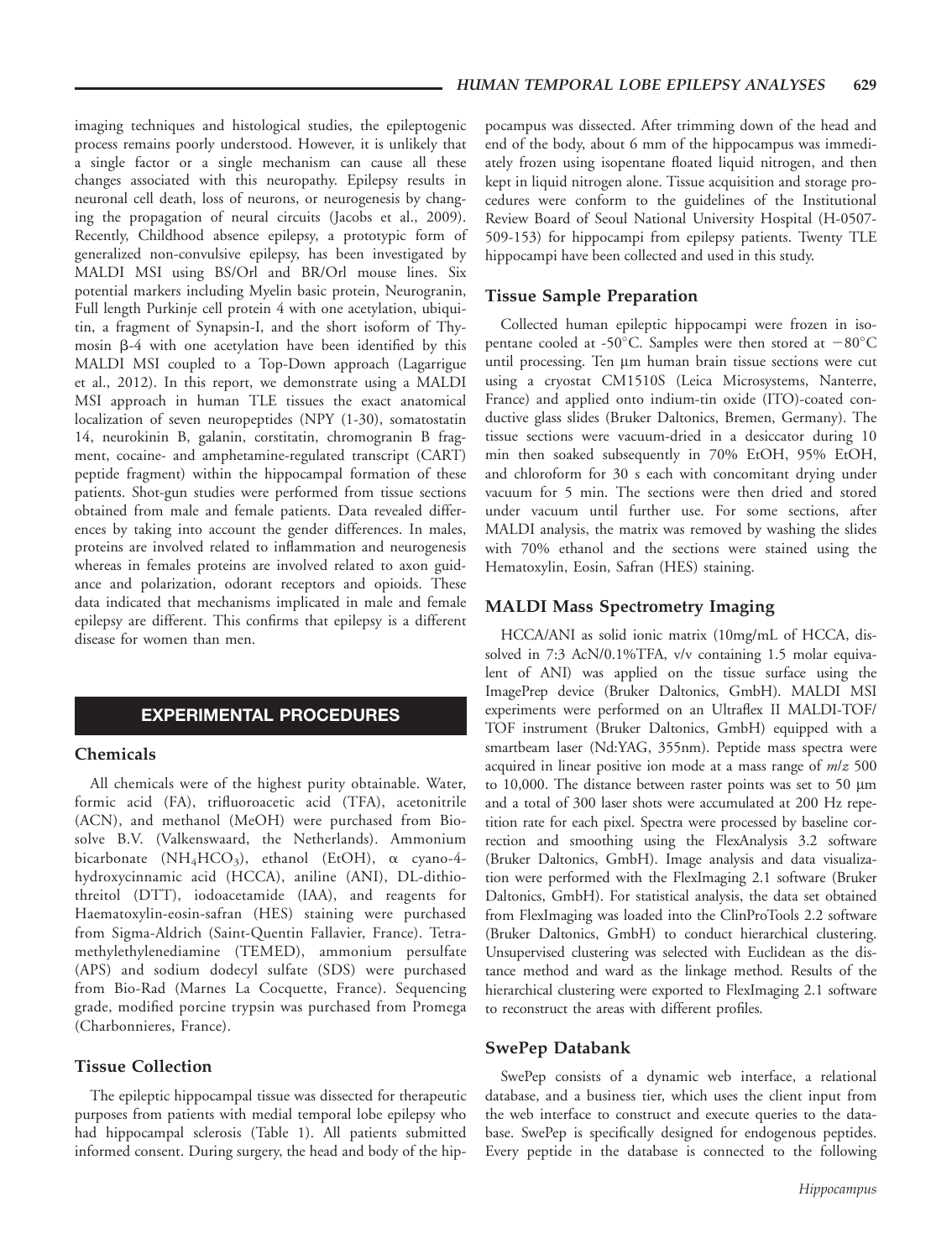|        |                |                          |                                                        |                   | Description of the patients gender, pathology, diagnosis, surgery details, seizure, medicine taking period, tissues sections of the hippocampus stained by HES<br>or used for MALDI MSI analyses [Color table can be viewed in the online issue, which is available at wileyonlinelibrary.com.] |         |                            |                |           |
|--------|----------------|--------------------------|--------------------------------------------------------|-------------------|-------------------------------------------------------------------------------------------------------------------------------------------------------------------------------------------------------------------------------------------------------------------------------------------------|---------|----------------------------|----------------|-----------|
| Gender | Age            | Surgery Date             | Diagnosis                                              | invasive<br>study | Surgery details                                                                                                                                                                                                                                                                                 | seizure | taking period<br>medicine- | <b>H&amp;S</b> | MALDI MSI |
| Male   | 30             | 01/11/2010               | Medial temporal lobe<br>epilepsy                       | $\mathsf{z}$      | [ATL and amygdalohippo-<br>Temporal Lobectomy<br>campecto my]                                                                                                                                                                                                                                   | $\succ$ | Since 2008                 |                |           |
| Female | 35             | 2010-12-27<br>2010-12-20 | Temporal lobe epilepsy                                 | ≻                 | Invasive monitoring ant.tem-<br>poral lobectomy                                                                                                                                                                                                                                                 | $\succ$ | <b>Since 2006</b>          |                |           |
| Male   | 37             | 2010-12-29<br>2010-12-22 | Temporal lobeepilep                                    | ≻                 | Invasive monitoring craniot-<br>omy and lesionectomy                                                                                                                                                                                                                                            | ≻       | Since 2009                 |                |           |
| Female | 50             | 18/04/2011               | intractable epilepsy<br>epilepsy With<br>Temporal lobe | Z                 | Selective Amygdalohippo-<br>campecto my (trans-<br>sylvian)                                                                                                                                                                                                                                     | ≻       | 28 years                   |                |           |
| Female | $\overline{0}$ | 2011-04-20<br>2011-04-13 | intractable epilepsy<br>epilepsy With<br>Temporal lobe | ≻                 | tion of epilepsy, Temporal<br>Invasive monitoring Opera-<br>Lobectomy [Anterior                                                                                                                                                                                                                 | $\succ$ | 10 years                   |                |           |
| Male   | 35             | 11/05/2011               | intractable epilepsy<br>epilepsy With<br>Temporal lobe | $\mathsf{z}$      | amvedalohiDDOcamDecto<br>Operation of epilepsy, Tem-<br>temporal lobectomy and<br>poral Lobectomy [Ant.                                                                                                                                                                                         | $\geq$  | 10 years                   |                |           |

TABLE 1.

TABLE 1.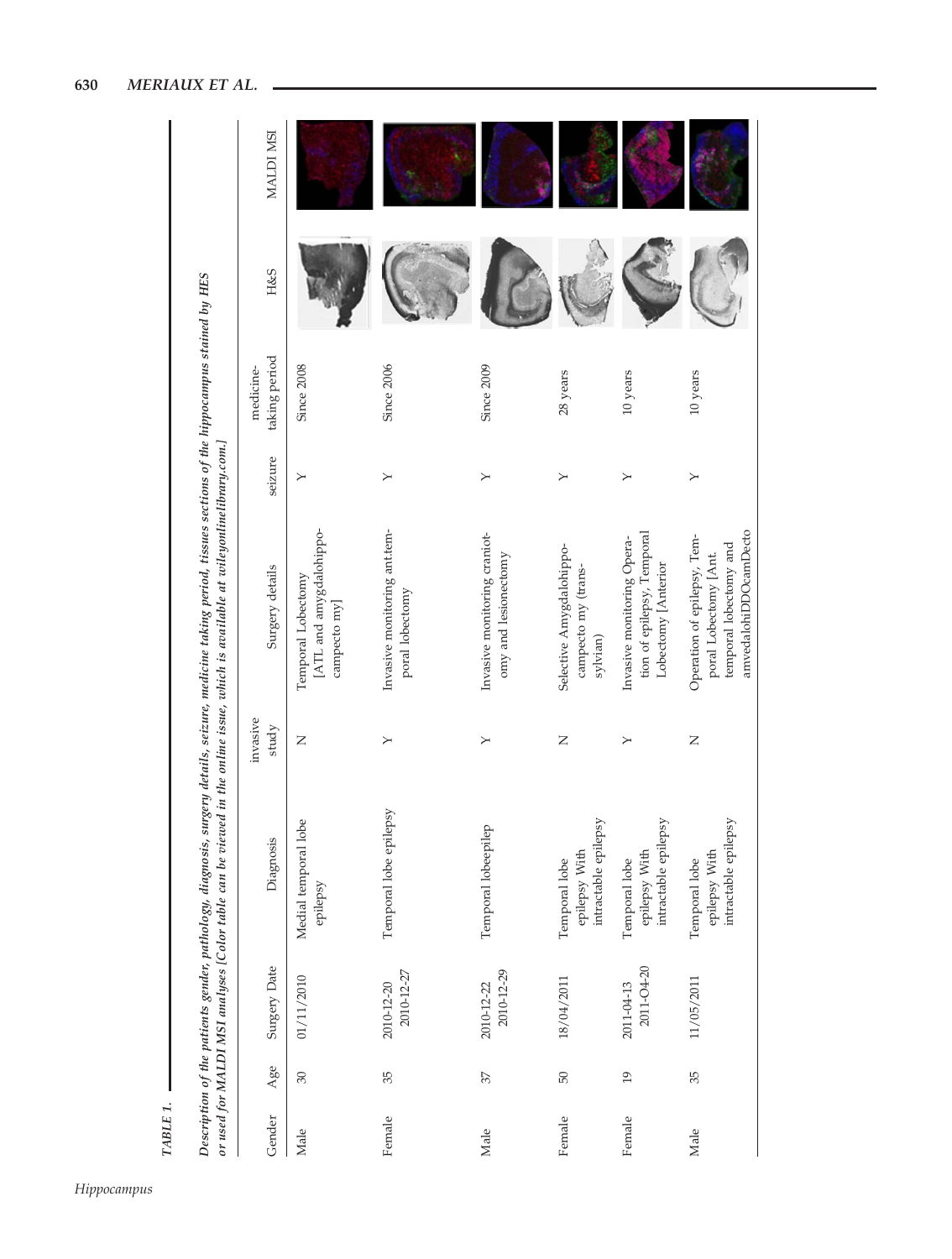information: name, sequence, and precursor protein, position in precursor sequence, modifications, location, organisms, reference, mass, and pI. SwePep consists of 4,180 unique endogenous peptides, and many of these are post-translationally modified. The neuropeptides in SwePep have been derived from 1,643 precursor proteins from 394 different species. All peptides have searchable descriptors such as mass (monoisotopic and average), modifications, precursor information, and organism affiliation. Because the experimental data contain peptides and proteins in the mass range up to 10 kDa, the SwePep database also contains 25,047 small proteins with sequence length less than or equal to 120 amino acids (Falth et al., 2006, 2007).

## Tissue Proteomic

#### Tissue protein extraction

Twenty micrometers hippocampal tissue sections were mounted on a parafilm covered glass slide and the tissue was microdissected manually using a binocular. The pieces were extracted by incubating in 20 ml of 50 mM bicarbonate buffer containing 50 mM DTT and 1% SDS at 55°C for 15 min. The extracts were then loaded on 12% polyacrylamide gel and separated at 70 V for 15 min and then 120 V until the dye front reaches the other end of the gel. After migration, the gel was incubated in the gel fixative solution for 30 min and stained with colloidal Comassie brilliant blue overnight. The stain was removed by washing the gel four times with distilled deionized water.

#### In gel digestion

The gel was cut into 10 pieces. Pieces were washed with 300 µl of distilled deionized water for 15 min, 300 µl of ACN for 15 min, and 300 µl of  $NH_4HCO_3$  100 mM (pH 8) for 15 min. Then a mix of 300 µl of  $NH<sub>4</sub>HCO<sub>3</sub>/ACN$  (1:1, v/v) for 15 min and 300 µl of ACN for 5 min. Band pieces were dried in a Speedvac for 5 min. The reduction of cystine residues was made with 50  $\mu$ l of 10 mM of DTT in NH<sub>4</sub>HCO<sub>3</sub> 100 mM (pH 8). Pieces were incubated at 56°C for 1 h. Alkylation of cysteines was made with 50  $\mu$ l of 50 mM of IAA in NH<sub>4</sub>HCO<sub>3</sub> 100 mM (pH 8). Pieces were incubated at room temperature in the dark for 30 min. Band pieces were washed a second time with 300  $\mu$ l of NH<sub>4</sub>HCO<sub>3</sub> 100 mM (pH 8) for 15 min. Then a mix of 300 µl of  $NH<sub>4</sub>HCO<sub>3</sub>/ACN$  (1:1, v/v) for 15 min and 300 ml of ACN for 5 min. Band pieces were dried in a Speedvac for 5 min. A digestion of band pieces was made with trypsin (12.5  $\mu$ g/ml) in NH<sub>4</sub>HCO<sub>3</sub> 20 mM (pH 8), enough to cover pieces. Pieces were incubated at 37°C overnight. Peptides were extracted on shaking platform with 50 µl of FA 1% two times for 20 min, then 150 µl of ACN for 10 min. The supernatant was transferred in new tube and dried with Speedvac.

#### NanoLC-HR-MSMS

Samples were resuspended in 20  $\mu$ l of TFA0.1%, then they were desalted on a C-18 Ziptip (Millipore,Saint-Quentin-en-Yvelines, France), dried under vacuum and then resuspended in AcN/0.1% FA, 2:8, v/v). The samples were separated by online reversed-phase chromatography using a Thermo Scientific Proxeon Easy-nLC system equipped with a Proxeon trap column (100  $\mu$ m ID  $\times$  2 cm, Thermo Scientific) and C18 packed tip column (75  $\mu$ m ID  $\times$  10 cm, Thermo Scientific). Elution was carried out using an increasing gradient of AcN (5% to 30% over 120 min) and a flow rate of 300 nl/min. A voltage of 2 kV was applied via the liquid junction of the nanospray source. The chromatography system was coupled to a Thermo Scientific LTQ-Orbitrap XL mass spectrometer programmed to acquire in a data dependent mode. The survey scans were acquired in the Orbitrap mass analyzer operated at 60,000 (FWHM) resolving power. A mass range of 300 to 1600  $m/z$  and a target of 1E6 ions were used for the survey scans. Precursor ions observed with an intensity over 500 counts were selected "on the fly" for ion trap collision-induced dissociation (CID) fragmentation with an isolation window of 4 a.m.u. and a normalized collision energy of 35%. A target of 5,000 ions and a maximum injection time of 200 ms were used for  $MS<sup>2</sup>$  spectra. The method was set to analyze the top 10 most intense ions from the survey scan and a dynamic exclusion was enabled for 60 s.

## Analysis

Tandem mass spectra were processed using the Thermo Scientific Proteome Discoverer software version 1.4. Resultant spectra were matched against the Swiss-Prot® Human database (version January 2013) using the SEQUEST® algorithm (Thermo Fisher Scientific, San Jose, CA; version 1.3.0.339). All MS/MS samples were analyzed using Sequest. Sequest was set up to search Human\_uniprot\_fullproteome.fasta.fasta (unknown version, 71,956 entries). N-terminal acetylation; phosphorylation of tyrosine, serine, and cysteine carbamidomethylation; methionine oxidation; and arginine deamidation were set as variable modifications. The search was performed by selecting trypsin as the enzyme with two missed cleavages allowed. The precursor mass tolerance was 10 ppm, and the fragment mass tolerance was 0.5 Da. Peptide validation was performed using the Percolator algorithm. The peptides were filtered based on a  $q$ -value of 0.01, which corresponds to a 1% false discovery rate (FDR). Only proteins with a score of over 5, which represents the proteins identified with two or more unique peptides, were kept for analysis. The relative protein expression was calculated based on the protein score, which was shown to be an adequate relative indicator of the relative differential expression (Colinge et al., 2005). We compared the acquired results with an analysis using the Scaffold 4.1.1. software (Searle, 2010). We considered this method to be quite accurate because it gave similar results when a quantitative comparison of the different tissues' proteins relied on spectral counting.

#### Label Free Quantification

Scaffold (version Scaffold\_4.1.1, Proteome Software Inc., Portland, OR) was used to validate MS/MS based peptide and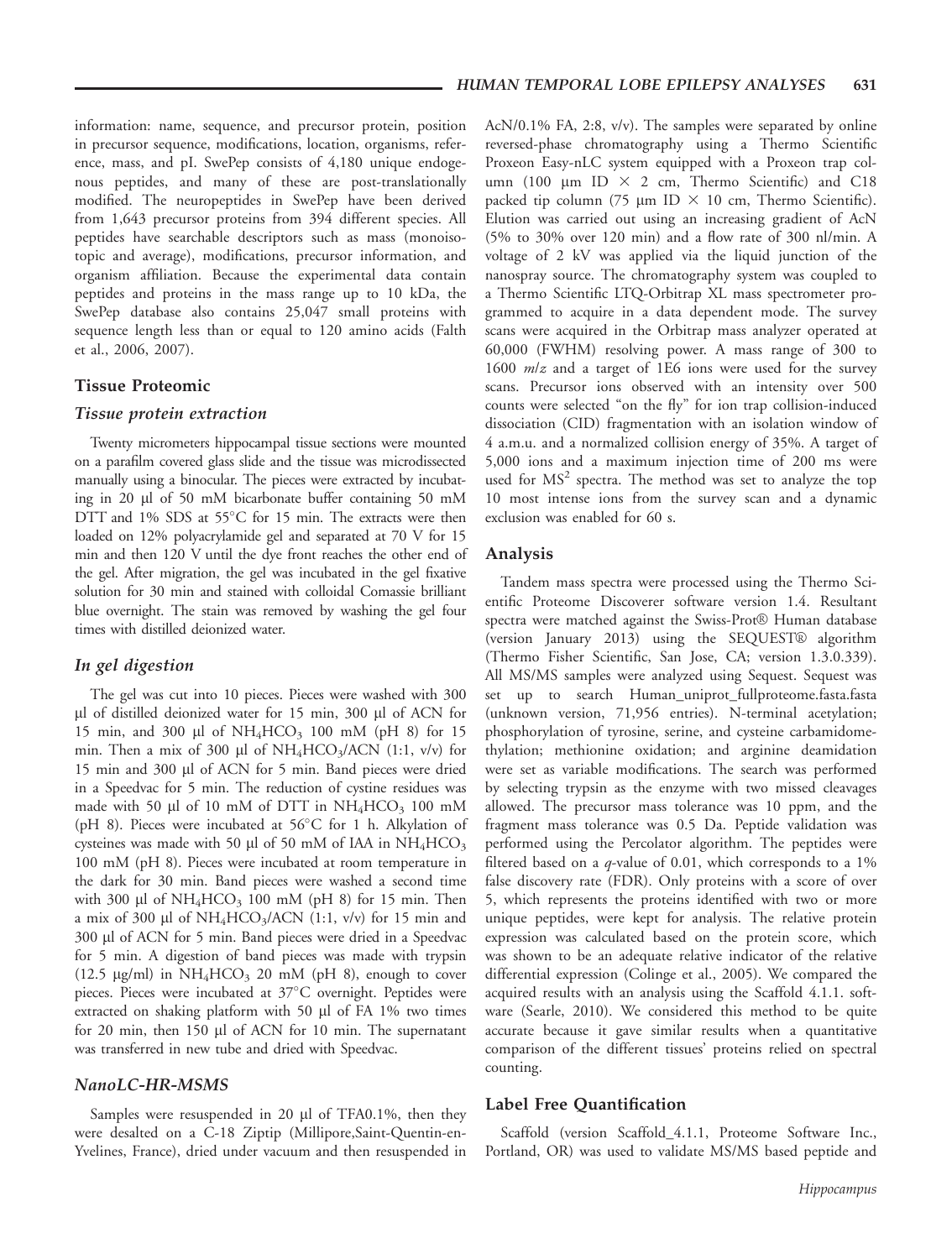

FIGURE 1. (A) MALDI mass spectrum recorded from the section (c) of an epileptic hippocampus. Inset is the optical image of a section of annotated epileptic hippocampus stained with toluidine blue: Horn of Ammon (CA), dentate gyrus (DG) and subiculum (S). (B) Optical image of a section of annotated TLE hippocampus stained with toluidine blue: Horn of Ammon (CA), dentate gyrus (DG), and subiculum (S). (C) Optical image of a

protein identifications. Peptide identifications were accepted if they could be established at greater than 95.0% probability by the Peptide Prophet algorithm with Scaffold delta-mass correction (Higdon et al., 2007; Zhang et al., 2009). Protein identifications were accepted if they could be established at greater than 99.0% probability and contained at least two identified peptides. Protein probabilities were assigned by the Protein Prophet algorithm (Choi et al., 2008). Proteins that contained similar peptides and could not be differentiated based on MS/ MS analysis alone were grouped to satisfy the principles of parsimony. Normalization was done on top three total ion current (TIC) in addition to spectral counting.

# RESULTS

### Endogenous Peptide Analysis of Human TLE by MALDI MSI

Histological observation of the hippocampi of epileptic patients shows the different structures found in a typical hippocampus (Table 1), but with considerable differences (Figs. 1B,C). One can observe a significant neuronal loss in the CA3 and CA4 fields and at the level of the subiculum. This massive loss of neurons in the subiculum makes it difficult to define

section of annotated control hippocampus stained with toluidine blue: Horn of Ammon (CA), dentate gyrus (DG), and subiculum (S). Insets consist of microscopic images of four regions of interest obtained from a serially cut section followed by HES coloration. [Color figure can be viewed in the online issue, which is available at wileyonlinelibrary.com.]

this structure. Localized loss of neurons is evident in the CA1 region and in the granular layer of the DG (Fig. 1B). The distinction between the CA4 and the hilar layer is not feasible because of the almost total loss of neurons in the CA4 field (Fig. 1A). A study at the molecular level has been conducted subsequently to correlate the histological and molecular changes (Fig. 1A). Many peptides were detected in the mass range  $m/z$  1,000 to 5,000 (Fig. 1A). However, peptides weakly present in the hippocampus are highly localized or may not even be highlighted on the average spectrum from the acquisition of spectra in different regions of the cut. In addition, various studies have shown that the DG has an important role in the balance of excitatory/inhibitory limbic system. Granule cells are glutamatergic excitatory neurons located at the entrance of the hippocampus and thus act as intermediaries between the entorhinal cortex and the pyramidal cells of the CA1 and CA3 fields. The DG is believed to act as a gate controlling nerve impulses entering the hippocampus (Hsu, 2007). Indeed, while many mechanisms exist in the brain for regulation between excitation and inhibition of nerve signals, the ability of the DG to control the excitation is very strong and robust. Disruption of this filter function has a disproportionate impact on the excitation/inhibition balance of the limbic system. For this reason, a large number of studies on TLE focused on the DG (Dudek and Sutula, 2007). These observations led us to perform MALDI molecular images in the region bound by the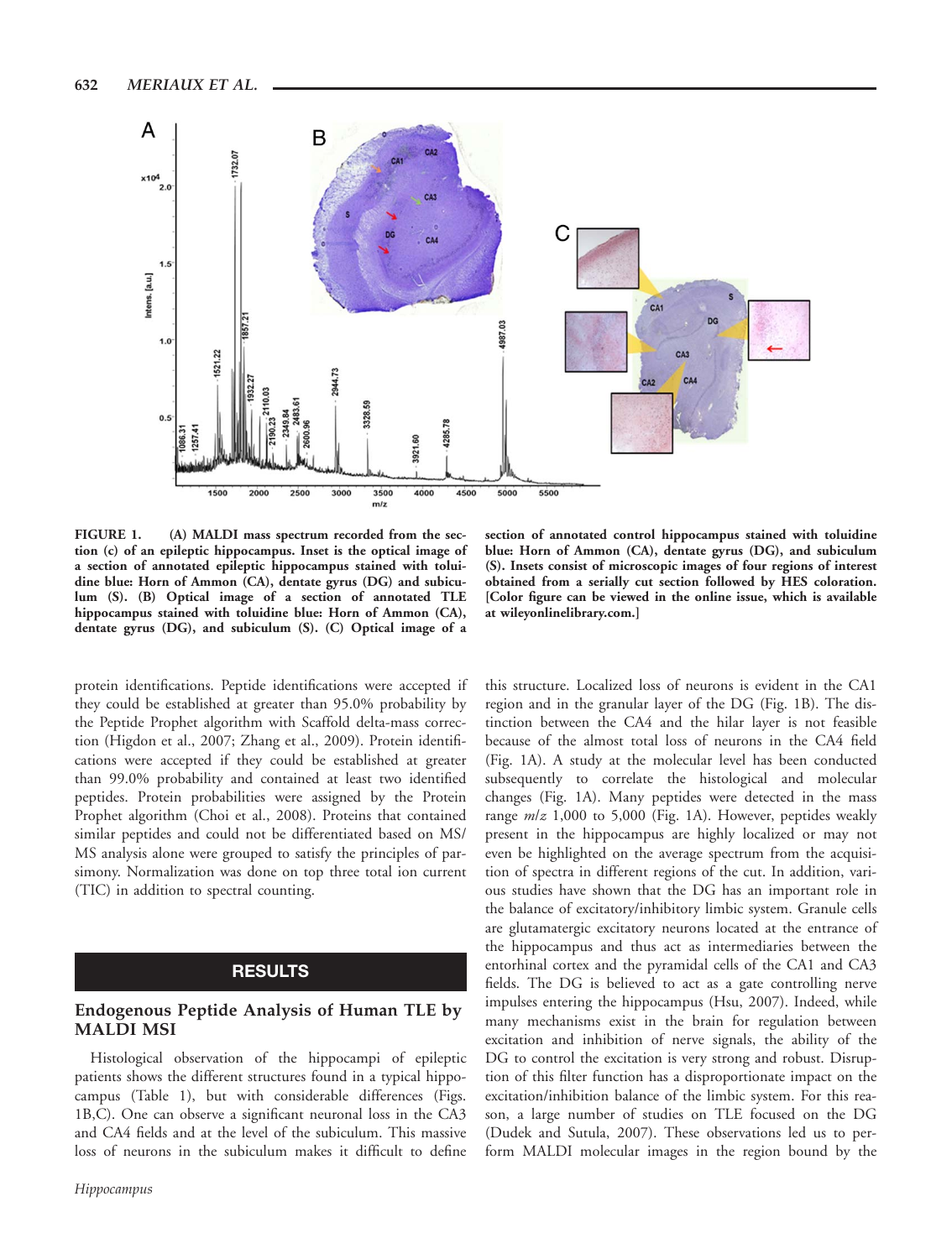

FIGURE 2. Distribution by MALDI MSI of peptides from different layers of the dentate gyrus of epileptic patients: polymorphic layer (Stratum. Multiforme, S. mu), granular layer (Stratum granulare, S.gr) and molecular layer (Stratum moleculare, S.mo). [Color figure can be viewed in the online issue, which is available at wileyonlinelibrary.com.]

DG molecular layer including the polymorphic layer and the granular layer (Fig. 2). To highlight the peptidome in thin structures, including the granular layer, the spatial resolution chosen for this MALDI imaging experiment was 25 microns (Fig. 2). The measured peptide at  $m/z$  1066.5 (Fig. 2) is located in the hilar layer (stratum multiforme) like the one at  $m/z$ 1,746.33 where the mossy fibers are positioned so that the peptide m/z 2110.1 (Fig. 2) is found in the molecular layer. The ions m/z 3,330.4 and 3,376.4 are specifically detected in a group of hilar cell layer of the DG (Fig. 2). Ions at  $m/z$ 1,767.09 and 2,946.32 are highly expressed in the three layers of the DG whereas the ones at  $m/z$  2,067.15, 3,005.85, 3,920.53, and 8,578.76 are less expressed but are also present in the whole of the DG. Other peptides of particular location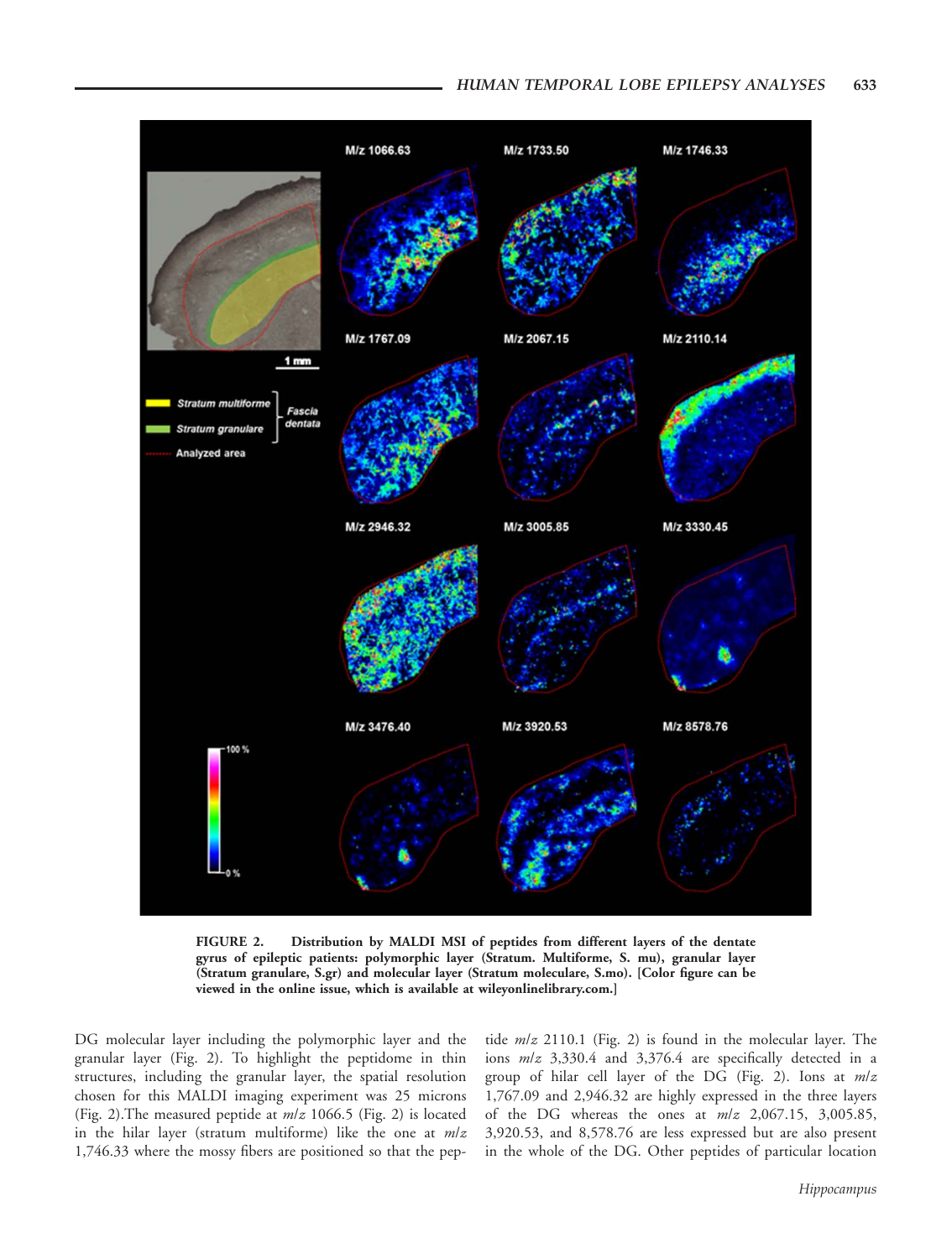#### TABLE 2.

List of the Neuropeptides Identified in the Different Structure of the Hippocampus [Color table can be viewed in the online issue, which is available at wileyonlinelibrary.com.]

| Layers $m/z$ | Neuropeptides                                           | Sequences                                                 | Stratum<br>moleculare | Stratum<br>granulare | Stratum<br>multiforme |
|--------------|---------------------------------------------------------|-----------------------------------------------------------|-----------------------|----------------------|-----------------------|
| 1,066.5      | CART (28-36)                                            | pQEDAELQPRA                                               |                       |                      |                       |
| 1,210.4      | Neurokinin B                                            | <b>DMHDFFVGLM</b>                                         |                       |                      |                       |
| 1,637.5      | Somatostatin-14                                         | <b>AGCKNFFWKTFTSC</b>                                     |                       |                      |                       |
| 1,746        | Cortistatin 14                                          | <b>PCKNFFWKTFSSCK</b>                                     |                       |                      |                       |
| 1,763        | Cortistastin $14$ Na+                                   | PCKNFFWKTFSSCK(Na+)                                       |                       |                      |                       |
| 2,110.1      | Oxidized<br>Chromogranin<br>$B(357-374) +$<br>phosphate | GLQYR(O)GRG-phosphoSEEDRAPRPR                             |                       |                      |                       |
| 3,155.1      | Galanin                                                 | <b>GWTLNSAGYLLGPHAVGNHRSFSDKNGLTS</b>                     |                       |                      |                       |
| 3,454.4      | Neuropeptide $Y(1-30)$                                  | YPSKPDNOGEDAPAEDMARYYSALRHYINL                            |                       |                      |                       |
| 4,938.6      | Thymosin Beta 4                                         | SDKPDM(O)AEIEKFDKSKLKKTETOEKNPL<br><b>PSKETIEOEKOAGES</b> |                       |                      |                       |

A



FIGURE 3. Schematic representation of the tissue proteomic procedure used to characterize proteins in control and TLE patients. (A) Sections of control and TLE sections colored with toluidine blue. (B) SDS-PAGE of the protein extracted from the tissue section used in (A). [Color figure can be viewed in the online issue, which is available at wileyonlinelibrary.com.]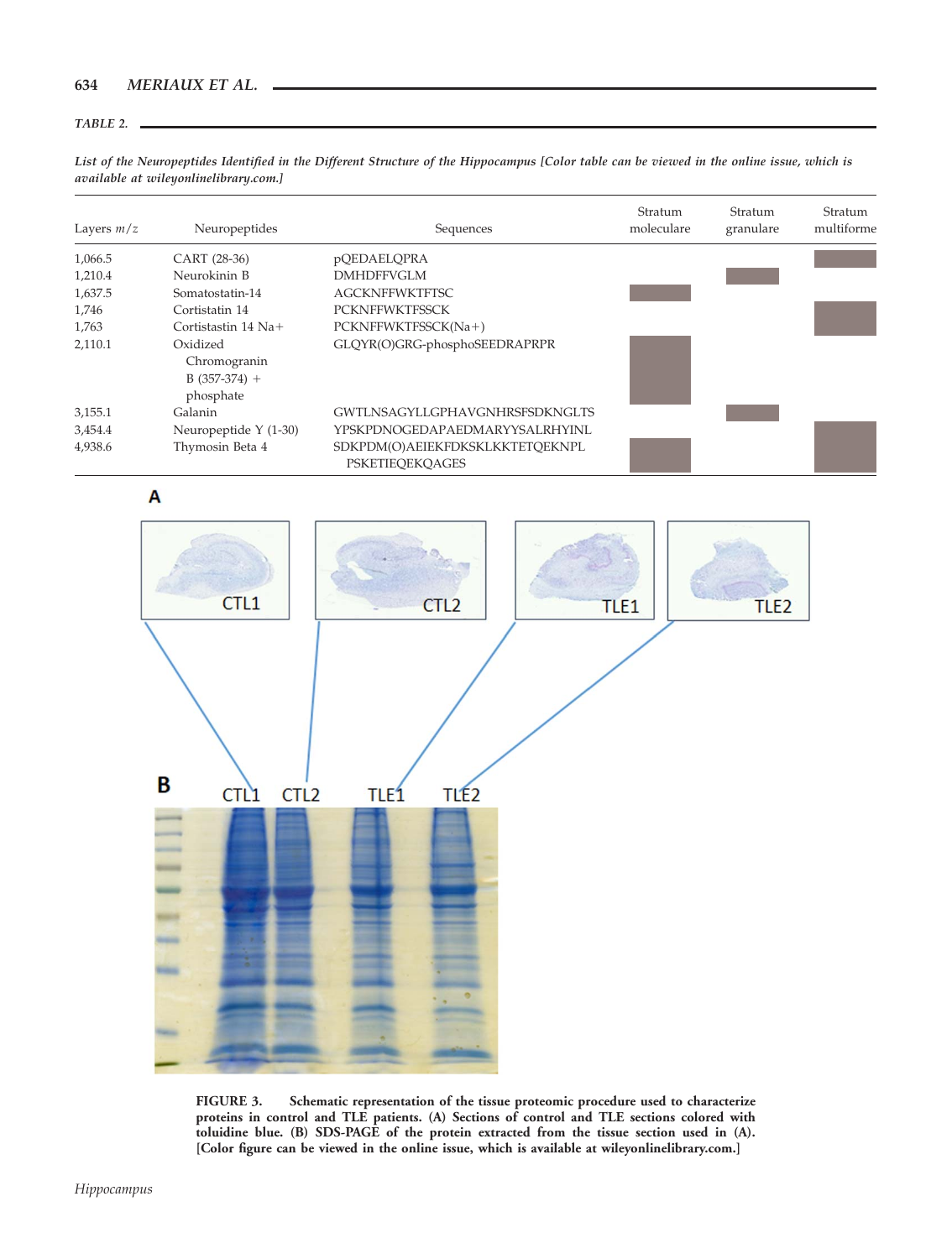

FIGURE 4. Venn diagrams obtained after Scaffold analysis taking into account the gender of control and TLE patients. Each experiments were performed three times per sample. Specific proteins to male or female TLE have been identified (Supporting Information data 1). (A) Comparison between control male and female control. (B) Comparison between male and female TLE. (C) Comparison between female control and female TLE. (D) Comparison between male control and male TLE.

in DG have also been detected and are reported in Table 2. Identification of the peptides was performed firstly by querying a database of peptides such as Swepep (Falth et al., 2006, 2007, 2008) or then by MS/MS (Table 2). Comparison of the  $m/z$  values with those in the Swepep databank data suggests that the peptide measured at  $m/z$  3,155.1 located in the granular layer of the DG is galanin. Similarly, the measured peptide at  $m/z$  1,210.4 with the same distribution corresponds to neurokinin B as was also mentioned by (Schwarzer et al., 1995; Shughrue et al., 1996; Magloczky et al., 2000). Two signals,  $m/z$  of 3,454.4 and  $m/z$  1,637.5, corresponded to the Cterminally truncated fragment NPY (1-30) and somatostin 14, respectively. They were specifically detected respectively in the hilar layer and molecular layers of the DG which is also in line with reports from (de Lanerolle et al., 2010).

## Global Proteomic Analyses of TLE Patients Versus Controls

In order to identify, the protein pattern present in tissue sections from patients (Table 2), tissue proteomic extraction was performed. Proteins extracted from tissues (Fig. 3a) were then

separated in 1 SDS-PAGE. Gels were then cut in eight pieces before subjected to trypsin digestion followed by nanoLC separation and identification by LTQ-orbitrap mass spectrometer. This procedure was performed three times per patient (Fig. 3b). Data were then analyzed in proteome scape software 1.4. The reproducibility in term of number and identification of protein identified is >98% from the three samples per patient analyzed. By taking into account the gender origin of control and TLE a complete study performed in scaffold 4.1.1. (Fig. 4). Proteins (8,435) have been identified with a protein threshold of 99% and at least two peptides minimum based on 96,115 spectra at 95% minimum and 19.5% decoy FDR. Venn diagrams (Fig. 4) showed that male TLE contains similarly the same number of proteins that in controls (1,450 vs. 1,375, respectively) and same conclusions can be drawn between female TLE and control (1,052 vs. 1,147, respectively). The specific proteins detected in TLE patients correspond to 27.1% in male versus 19.6% for the female. Comparison between control and TLE specific identified proteins in function of the gender, showed that male TLE contain 29.9% specific proteins whereas female TLE contain less specific proteins (21.5%). Three hundred fifty seven specific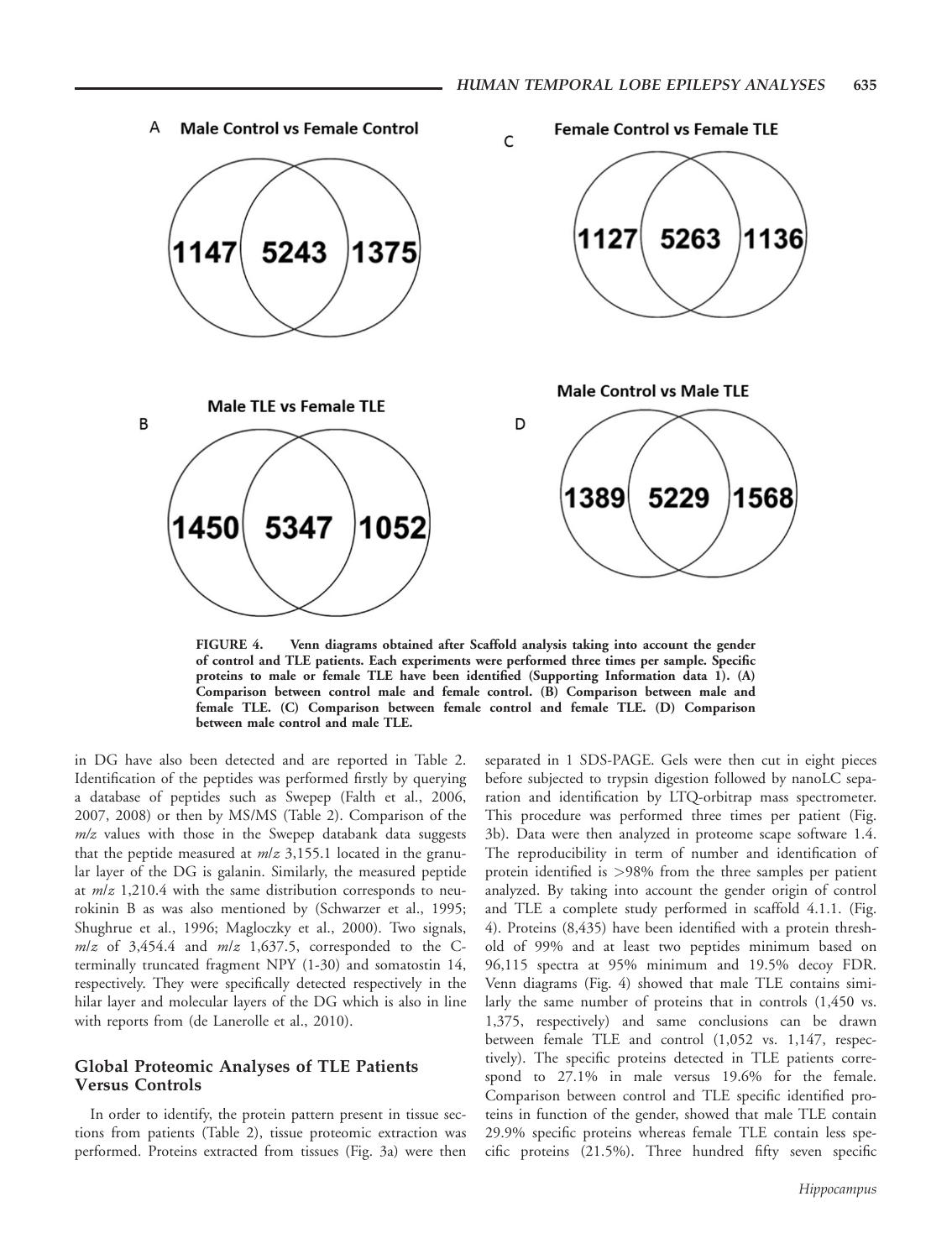

FIGURE 5. Venn diagrams obtained after Scaffold analysis based on label free quantification taking into account the gender of control and TLE patients. Each experiments were performed three times per sample. Specific proteins to male or female TLE have been identified (Supporting Information data 1). (A) Comparison between male control, female control and female TLE. (B) Comparison between male control, female control and male TLE. (C) Comparison between male and female TLE and male control. (D) Comparison between male and female TLE and female control.

proteins have been detected in female TLE versus 596 in male control and 356 in female control (Fig. 5A) versus 604 in male TLE versus controls (Fig. 5B) whereas comparison between male control, male TLE and female TLE gave 622 specific for male TLE and 202 for female TLE (Fig. 5C). Similarly, comparison between female control, female TLE and male TLE gave 613 specific for male TLE and 314 for female TLE (Fig. 5D). These data confirm the fact that male TLE expressed more specific TLE proteins than female TLE (613  $\pm$  6 vs. 291  $±$  21, respectively).

Table 3 represents a list of selected proteins identified from the 10 patients (male and female mixed) selected according to their score in label free quantification (Fig. 6). The complete protein list identification can be found in Supporting Information Data 1. As showed in Table 3, proteins identified are involved in neurites outgrowth, neuronal differentiation,

tubules polarization, cell migration, cytoskeleton network, intracellular contacts, growth factors, cellular signaling and tumor suppressors. Among the tumor suppressors known to be implicated in TLE, the leucine rich glioma inactivated 1 gene (LGI1) has been identified (Kalachikov et al., 2002). These data clearly show that specific proteins in hippocampus are related to the gender female or male (Fig. 6). In fact only in male, tumor suppressors (TS) have been identified including DMBT1, TUSC2, MGEA5; GBAS, CNDP2 and LIGI1. These TS proteins present a specific signature in male TLE (Table 3). This signature is completed with the presence of specific hormones the Follistatin related protein 4 and BPI fold coninating family B member 1, neurites outgrowth (slitrobo rho GTPase activating protein 3, G protein regulated inducer of neurite outgrowth), and proteins know to be implicated in Alzheimer (amyloid beta A4). This signature is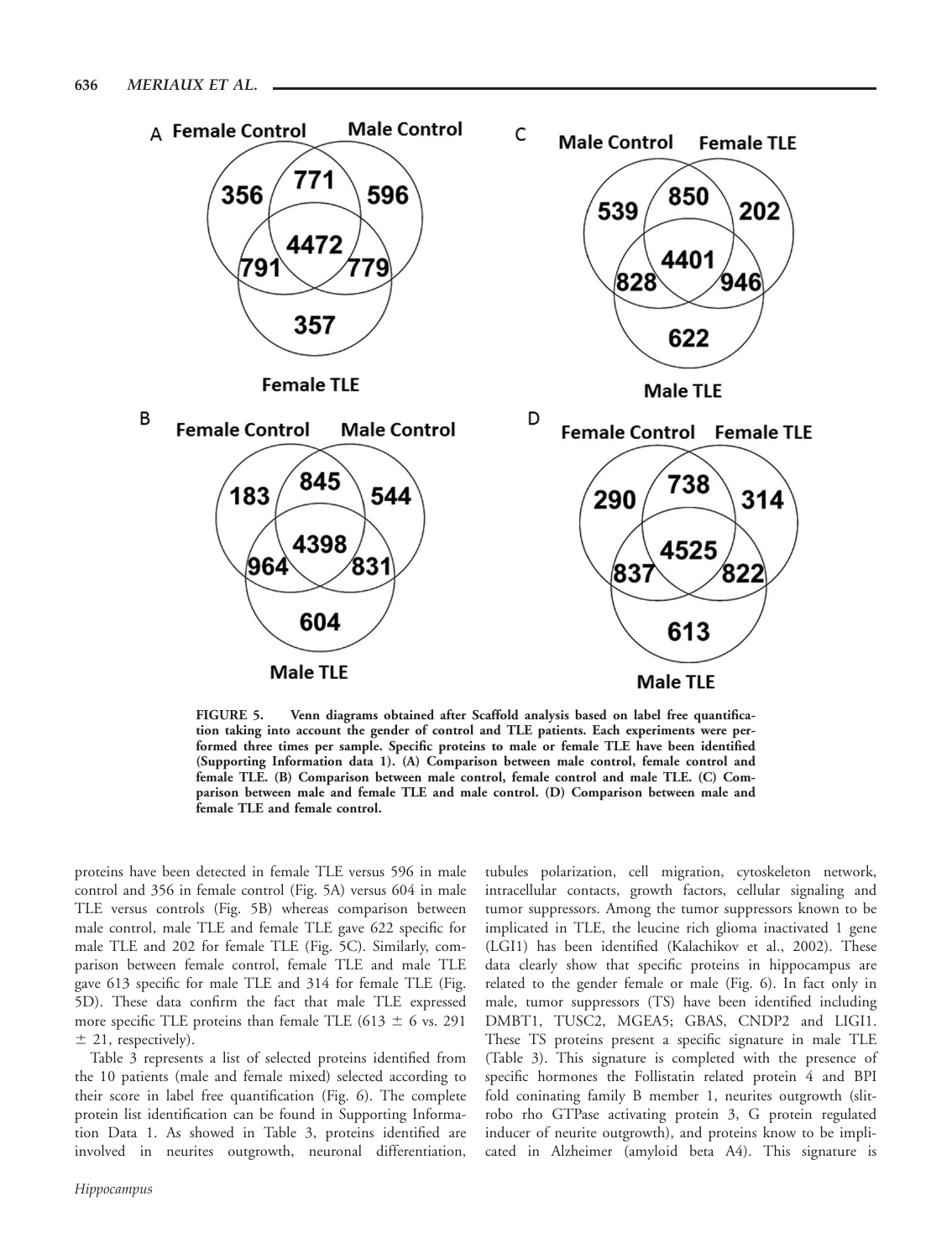## TABLE 3.

| Protein reference | Protein name                            | Function                                 | Male | Female |
|-------------------|-----------------------------------------|------------------------------------------|------|--------|
| LGI1_HUMAN        | Leucine-rich glioma inactivated 1       | Tumor suppressor                         |      |        |
| TUSC2_HUMAN       | Tumor suppressor candidate 2            | Tumor suppressor                         |      |        |
| DMBT1_HUMAN       | Deleted in malignant brain tumors 1     | Tumor suppressor                         |      |        |
| CNDP2_HUMAN       | Metallopeptidase 20                     | Tumor suppressor                         |      |        |
| <b>GBAS_HUMAN</b> | Glioblastoma amplified sequence         | Tumor suppressor.                        |      |        |
| MGEA5_HUMAN       | meningioma expressed antigen 5          | Tumor suppressor                         |      |        |
| PVRL1_HUMAN       | Poliovirus receptor-related 1           | Heterophilic interactions have been      |      |        |
|                   |                                         | detected between PVRL1/nectin-1          |      |        |
|                   |                                         | and PVRL3/nectin-3 and between           |      |        |
|                   |                                         | PVRL1/nectin-1 and PVRL4/nectin-4        |      |        |
| FSTL4_HUMAN       | Follistatin related protein 4           | Inhibits the anterior pituitary's secre- |      |        |
|                   |                                         |                                          |      |        |
|                   |                                         | tion of follicle-stimulating hormone     |      |        |
| GRIN1_HUMAN       | G protein regulated inducer of neurite  | Neurites outgrowth                       |      |        |
|                   | outgrowth 1                             |                                          |      |        |
| BPIB1_HUMAN       | BPI fold-containing family B member 1   | May play a role in innate immunity in    |      |        |
|                   |                                         | mouth, nose and lungs.                   |      |        |
| SRGP2_HUMAN       | SLIT-ROBO Rho GTPase activating pro-    | Attenuate RAC1 signaling in neurons      |      |        |
|                   | tein 3                                  |                                          |      |        |
| APBA1_HUMAN       | Amyloid beta (A4) precursor protein-    | Modulate processing of the beta- amy-    |      |        |
|                   | binding                                 | loid precursor protein (APP) and         |      |        |
|                   |                                         | hence formation of beta-APP              |      |        |
| REEP2_HUMAN       | Odorant receptor accessory protein 1    | Enhance the cell surface expression of   |      |        |
|                   |                                         | odorant receptors                        |      |        |
| OPTN_HUMAN        | Optineurin                              | Part of TNF alpha signaling pathway      |      |        |
| OPALIN_HUMAN      | Oligodendrocytic myelin paranodal       | cell proliferation and differentiation   |      |        |
|                   | and iner loop protein                   |                                          |      |        |
| AP2S1_HUMAN       | Adaptor-related protein complex 2       | Adaptor protein complexes function in    |      |        |
|                   |                                         | protein Transport via Transport          |      |        |
|                   |                                         | vesicles in different membrane traffic   |      |        |
|                   |                                         | pathways.                                |      |        |
| SRC8_HUMAN        | Cortactin                               | Cellular growth regulation and           |      |        |
|                   |                                         | transformation                           |      |        |
| SESN2_HUMAN       | Sestrin 2                               | Involved in the reduction of             |      |        |
|                   |                                         | peroxiredoxin                            |      |        |
| <b>CTCF_HUMAN</b> | Transcriptional repressor CTCF          | Acts as transcriptional repressor bind-  |      |        |
|                   |                                         | ing to promoters of vertebrate MYC       |      |        |
|                   |                                         | gene and BAG1 gene                       |      |        |
| <b>ALS_HUMAN</b>  | Insulin-like growth factor-binding pro- | Involved in protein-protein interactions |      |        |
|                   | tein complex acid labile subunit        | that result in protein complexes,        |      |        |
|                   |                                         | receptor-ligand binding or cell          |      |        |
|                   |                                         | adhesion.                                |      |        |
| LIN7C_HUMAN       | Lin-7 homolog C                         | Ensures the proper localization of       |      |        |
|                   |                                         | GRIN2B (subunit 2B of the NMDA           |      |        |
|                   |                                         | receptor) to neuronal postsynaptic       |      |        |
|                   |                                         | density                                  |      |        |
| ABI1_HUMAN        | Abl-interactor 1                        | Plays a role in regulation of EGF-       |      |        |
|                   |                                         | induced Erk pathway activation           |      |        |
| BMR1B_HUMAN       | Bone morphogenetic protein receptor     | Receptor for BMP7/OP-1 and GDF5          |      |        |
|                   | type-1B                                 |                                          |      |        |
| SFXN5_HUMAN       | Sideroflexin-5                          | Potential iron transporter               |      |        |
| IRF2_HUMAN        | Interferon regulatory factor 2          | Antagonizes IRF1 transcriptional         |      |        |
|                   |                                         | activation                               |      |        |

List of selected proteins identified from 10 male and 10 female patients showing their molecular funtions and their representation following the gender. [Color table can be viewed in the online issue, which is available at wileyonlinelibrary.com.]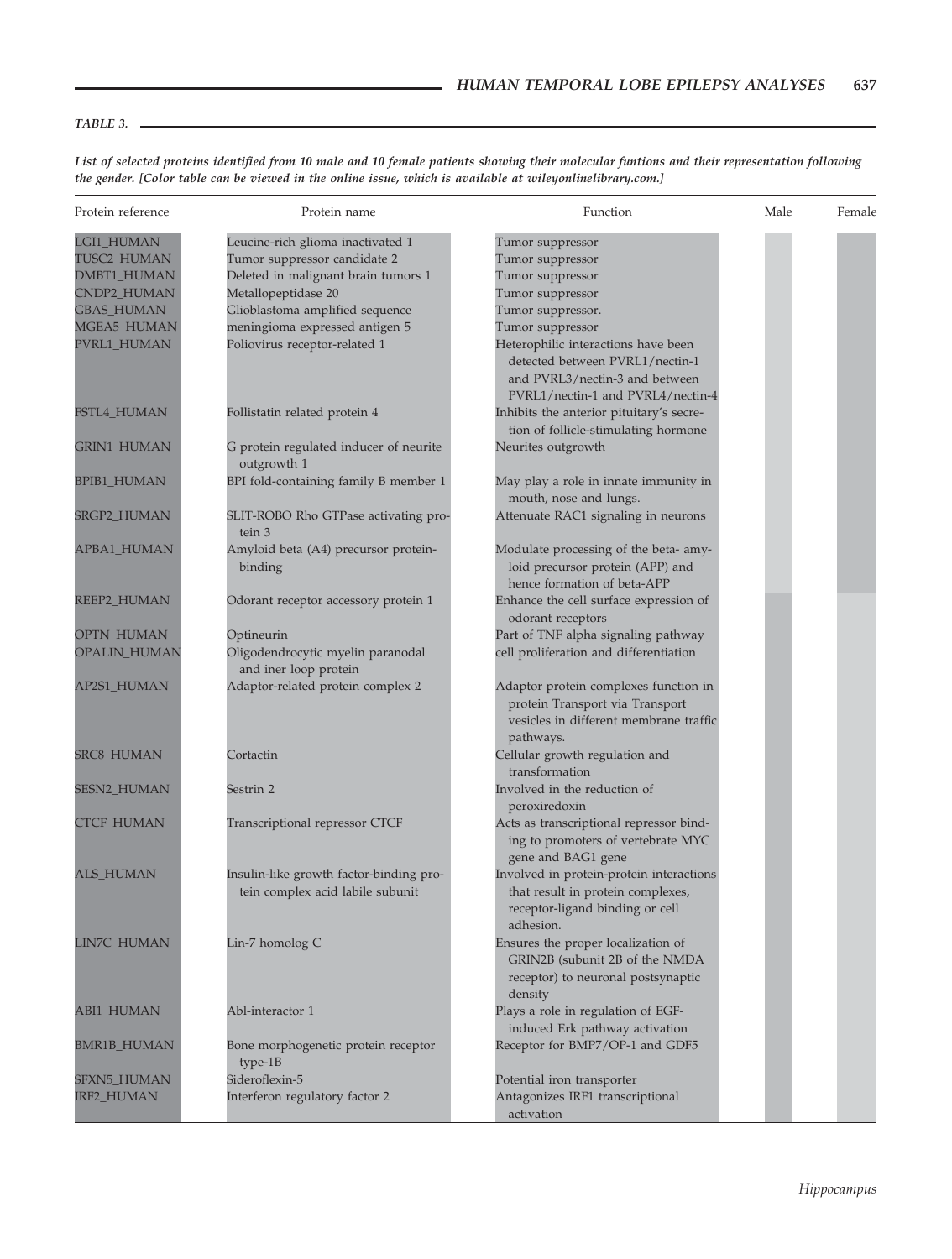#### TABLE 3. (continued).

| Protein reference  | Protein name                                                           | Function                                                                                                                               | Male | Female |
|--------------------|------------------------------------------------------------------------|----------------------------------------------------------------------------------------------------------------------------------------|------|--------|
| NRP2_HUMAN         | Neuropilin 2                                                           | High affinity receptor for semaphorins                                                                                                 |      |        |
| <b>CNTFR_HUMAN</b> | Ciliary neurotrophic factor receptor                                   | <b>Binds to CNTF</b>                                                                                                                   |      |        |
| <b>CADM1_HUMAN</b> | Cell adhesion molecule 1                                               | Mediates homophilic cell-cell adhesion<br>in a $Ca(2+)$ - independent manner                                                           |      |        |
| <b>CLAP1_HUMAN</b> | Cytoplasmic linker associated protein 1                                | Required for the polarization of the<br>cytoplasmic microtubule arrays in<br>migrating cells                                           |      |        |
| <b>AIDA_HUMAN</b>  | Axin interactor, dorsalization<br>associated                           | Antagonizes a Wnt/beta-catenin-inde-<br>pendent dorsalization pathway acti-<br>vated by AXIN/JNK-signaling                             |      |        |
| MAP7_HUMAN         | Microtubule-associated protein 7                                       | Plays a role in the formation of intercel-<br>lular contacts                                                                           |      |        |
| RHOC_HUMAN         | Ras homolog gene family, member C:<br><b>RHOC</b>                      | Regulates a signal transduction<br>pathway                                                                                             |      |        |
| NTRI_HUMAN         | Opioid binding protein/cell adhesion<br>molecule-like                  | Neural cell adhesion molecule                                                                                                          |      |        |
| CAPR1_HUMAN        | Cell cycle associated protein 1                                        | Regulate the transport and translation<br>of mRNAs of proteins involved in<br>synaptic plasticity in neurons and<br>cell proliferation |      |        |
| KIT_HUMAN          | KIT - v-kit Hardy-Zuckerman 4 feline<br>sarcoma viral oncogene homolog | Receptor for stem cell factor (mast cell<br>growth factor).                                                                            |      |        |
| <b>ARHG7_HUMAN</b> | Rho guanine nucleotide exchange factor<br>$(GEF)$ 7                    | Functions in cell migration                                                                                                            |      |        |
| PKP2_HUMAN         | Cell adhesion molecule 1                                               | Mediates homophilic cell-cell adhesion                                                                                                 |      |        |
| <b>DESP_HUMAN</b>  | Desmoplakin                                                            | Major high molecular weight protein of<br>desmosomes                                                                                   |      |        |
| SPTA1_HUMAN        | Spectrin, alpha                                                        | Spectrin is the major constituent of the<br>cytoskeletal network                                                                       |      |        |
| LIGO1_HUMA'        | Leucine rich repeat and Ig domain con-<br>taining 1                    | Functional component of the Nogo<br>receptor signaling complex (RTN4R/<br>NGFR)                                                        |      |        |

common to the five male TLE samples. In fact individual variations between the five male patients ranged between 1% and 3.8% from the 2,506 common proteins identified based on scaffold analysis.

In female, the signature is based on proteins involved in brain synaptic plasticity (optineurin, opalin, Lin7 homolog C), odorant receptor (odorant receptor accessory protein 1), growth factor (sestrin, insulin-like growth factor, bone morphogenic protein receptor type 1, interferon regulatory factor 2, Abelson interactor 1), and actin-associated cytoskeleton proteins (cortactin, APS2). These data reflect that mechanisms implicated in male and female epilepsy seems really different to each other's.

## TLE and Genders

In male TLE, from the TS identified, the LGI1 protein (Fig. 7) is interesting due to the fact that recent investigations by genetics showed mutations in its gene in approximately 50% of families with autosomal dominant partial epilepsy with auditory features (ADPEAF), and have a penetrance of about 67%

(Rosanoff and Ottman, 2008). LGI1 is expressed normally in the developing and adult central nervous system especially in the neocortex, granule cells of the dentate gyrus and CA3–CA1 region of the hippocampal pyramidal cell layer (Kusuzawa et al., 2012). In our data, LGI1 has been detected in 66.6% of male TLE patients. Moreover, label free quantification performed with Scaffold 4.1.1 based on a protein threshold of 99% and at least two peptides minimum confirmed the presence of neuropeptide precursors as well as their specific receptors in TLE patients (Fig. 8). Secretogranin-1, secretogranin-2, galanin, and appetite regulated hormone isoform 2, angiotensinogen and neuroendocrine convertase 2 have been detected in a high level in male TLE whereas pro-enkephalin B and growth hormone 2 have been specifically detected in female TLE. Regarding their receptors, male TLE specifically contained NPY type 2 receptor, vasopressin as well as the mu opioid slice variant receptors. Female TLE highly expressed VIP and leptin receptors. These results confirmed the data obtained in MSI (Fig. 2). Moreover, these data also revealed that endocrine hormones and their receptors are highly involved in TLE. Male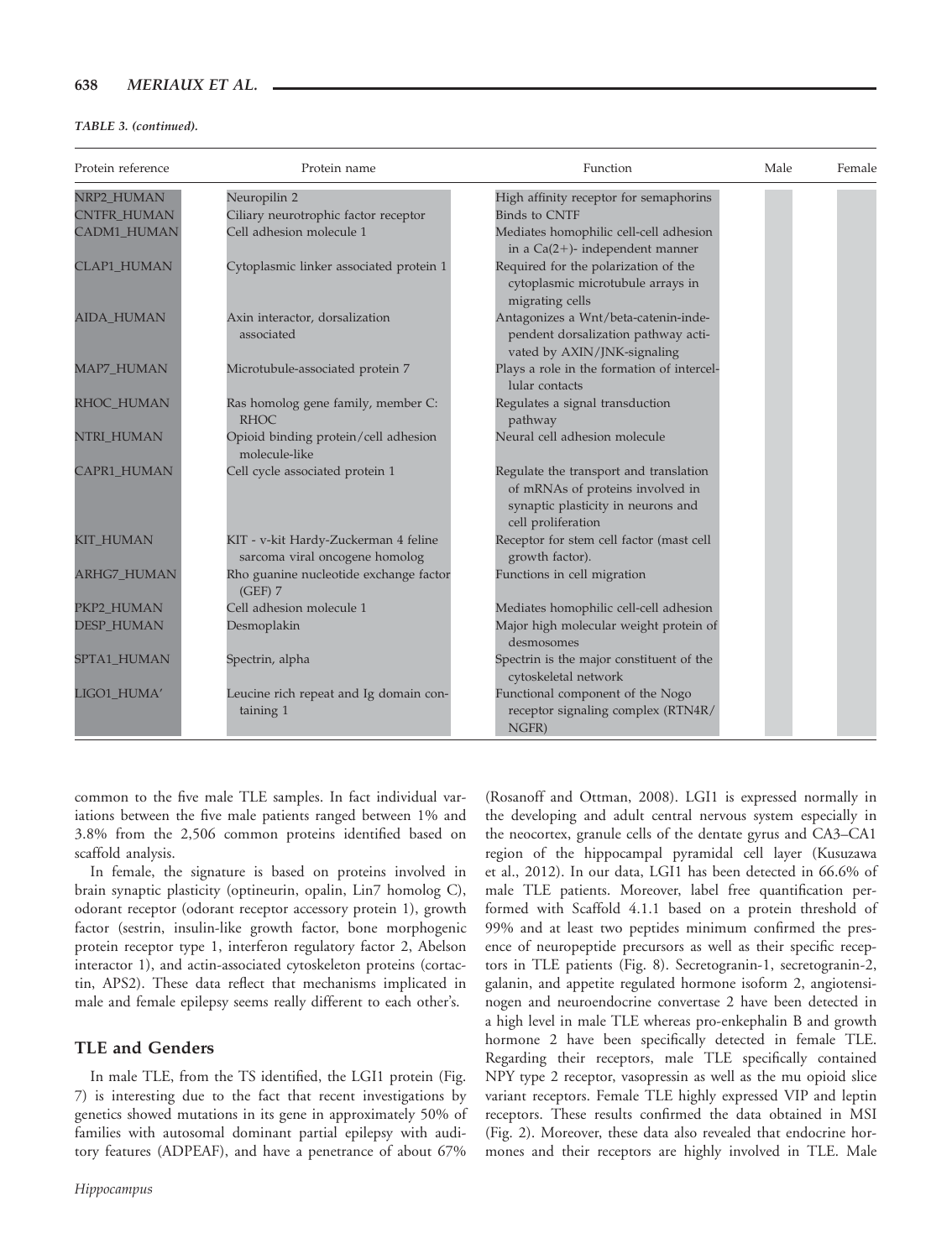

FIGURE 6. Label Free quantification of identified proteins specifically in male or female. The normalization has been performed based on the Total Ion Current (TIC) of the three major proteins. [Color figure can be viewed in the online issue, which is available at wileyonlinelibrary.com.]

TLE highly expressed steroid hormone receptor and FSH receptors while Female TLE have GH2 and LHRH receptors. These data showed that endocrine and hormones are involved in TLE and seems to be gender dependent.

# **DISCUSSION**

This study clearly establishes that specific neuropeptides are involved in TLE and is in line with previous work based on immunocytochemistry or in situ hybridization. In fact, the presence of galanin in the DG region is in accordance with previous reports by other groups (Melander et al., 1986; Harrison and Henderson, 1999; Mazarati et al., 2000; Petersson et al., 2000; Schott et al., 2000). Neurokinin B has been previously mentioned by (Schwarzer et al., 1995; Shughrue et al., 1996; Magloczky et al., 2000). For C-terminally truncated fragment NPY(1–30) and somatostin 14 which have been specifically detected in the hilar layer and molecular layers of the DG respectively, these data are in line with reports from (de Lanerolle et al., 2010). Processing of NPY resulting in the formation of the C-terminally truncated fragment NPY (1-30) has previously been demonstrated in the hippocampus by the group of Silberring (Schwarzer et al., 1995; Stenfors et al., 1997). NPY is normally contained in GABAergic interneurons in DG, many

of which also contains somatostatin and cortistatin and give rise to the dense NPY innervation of the dentate outer molecular layer (Decressac et al., 2011). In epilepsy, there is an upregulation of NPY and NPY receptor expression in the DG after seizures and this may be important in seizure-induced neurogenesis (Furtinger et al., 2001, 2002, 2003; Kokaia, 2011; Gotzsche et al., 2012). NPY seems to be intimately associated with diseases that affect the hippocampus, including a possible role in modulating neurogenesis in some pathological conditions. The neuropeptide somatostatin is expressed in a discrete population of interneurons in the DG. These interneurons have their soma in the hilus and project to the outer molecular layer onto dendrites of DG cells, as can be seen in the MALDI MSI images (Fig. 2). Somatostatin-containing interneurons are very sensitive to excitotoxicty, and thus are vulnerable to a variety of neurological diseases and insults, including epilepsy. SST plays an important role in cognition by modulating the response of neurons to synaptic input. In the dentate, somatostatin and the related peptide cortistatin reduce the likelihood of generating long-term potentiation, a cellular process involved in learning and memory (Qiu et al., 2007; Tallent, 2007; Tallent and Qiu, 2008). Somatostatin and cortistatin are important neuromodulators in the DG, and disruption of this signaling system has a major impact on hippocampal function. For the CART peptide, recent studies in immunohistochemistry have shown that mossy cells express this peptide (Seress et al., 2009). In most cases the





FIGURE 7. Sequence of the LGI1 tumor suppressor protein. In green are presented the peptides characterized by MS/MS. [Color figure can be viewed in the online issue, which is available at wileyonlinelibrary.com.]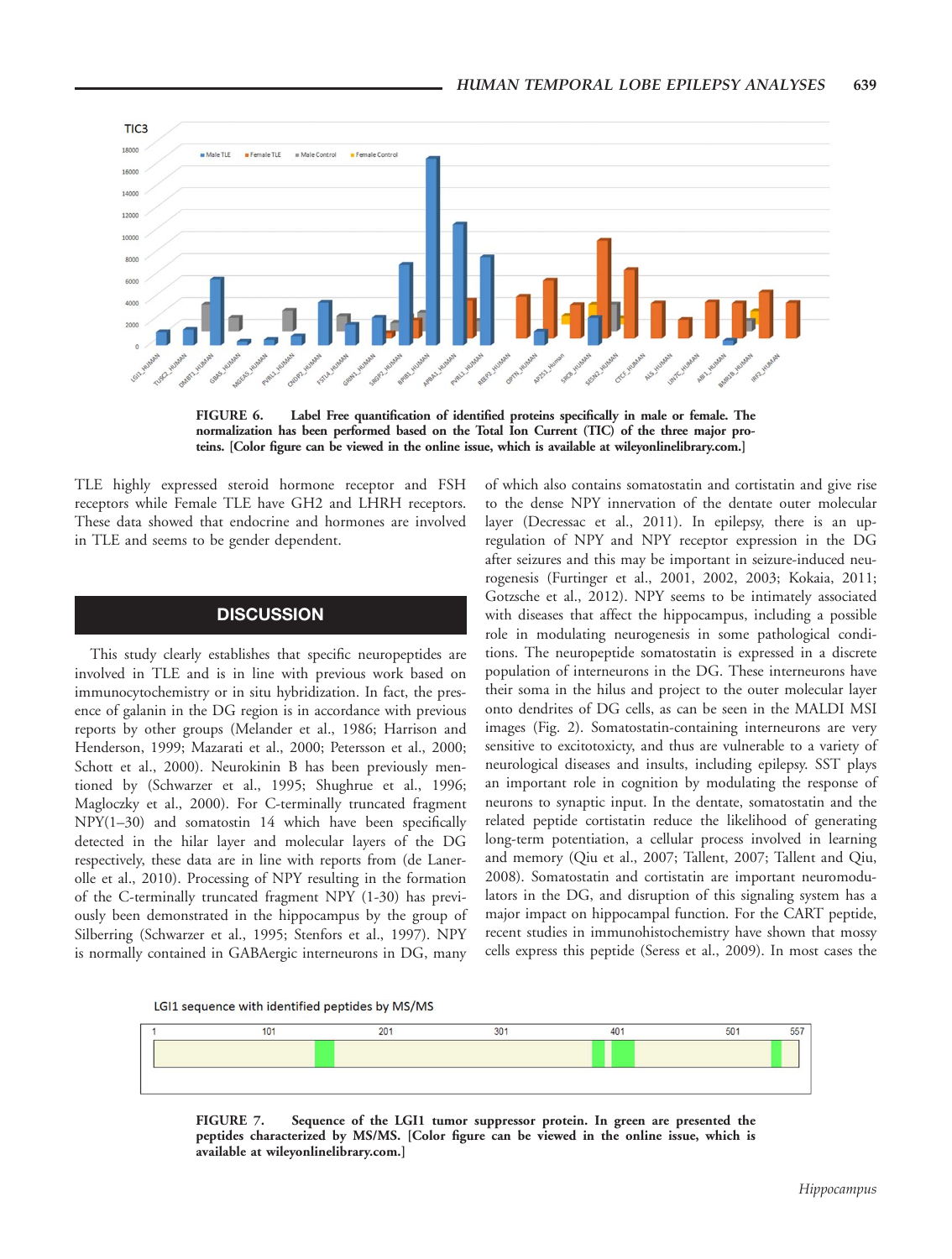

FIGURE 8. Label Free quantification of neuropeptides precurors, receptors, enzymes and hormones from control and TLE patients taking into account their gender. The normalization has been performed based on the Total Ion Current (TIC) of the three major proteins. [Color figure can be viewed in the online issue, which is available at wileyonlinelibrary.com.]

number of mossy cells was reduced in the epileptic hippocampi than in controls; however, there was a significant loss of pyramidal cells and a partial loss of granule cells in the same epileptic hippocampi in which mossy cell loss was apparent. The loss of mossy cells could be correlated with the extent of hippocampal sclerosis, patient age at seizure onset, duration of epilepsy, and frequency of seizures (Seress et al., 2009). Taken together, the localization of the identified neuropeptides in the different layers of DG by MALDI MSI reinforced the data obtained by immunohistochemistry and confirmed their involvement in TLE. This is important as they can serve as potential targets for drug treatments. Moreover, the shot-gun study confirms the presence of the neuropeptides precursor consolidating the MALDI MSI data. The comparison between TLE patients and controls taking into account the gender of the patients established the presence of specific proteins in TLE. Among the specific proteins several tumor suppressors (TS) have been detected. The presence of the LGI1 is interesting since genetic linkage studies placed LGI1 mutation has one of the cause of the hereditary form of autosomal dominant partial epilepsy with auditory features (ADPEAF) (Fukata et al., 2006). Recent work has shown that the DEP (Dishevelled containing protein) domain containing 5 (DEPDC5) TS is also implicated in TLE heredity (Ishida et al., 2013). We have demonstrated in this study that five other TS have been discovered and especially in male TLE patients. Some have been detected in schizophrenia like the meningioma expressed antigen 5 (MGEA5) (Moon et al., 2006) or in epilepsy associated to brain tumors like the deleted in malignant brain tumors 1 (DMBT1), CD66a, glioblastoma amplified sequence (GBAS), Tumor suppressor candidate 2 (TUSC2) (Stefan and Theodore, 2012). In male the presence of follistatin related protein (FSRP) is in line with previous works showing link between sex steroid hormone levels,

the hypothalamic–pituitary axis, and testicular function (Montouris and Morris, 2005). Moreover, some proteins identified in this study have previously been detected in autism or schizophrenia pathologies like proteins involved in neurites outgrowth (SRGP2 or the LSAMP, GRIN1), neuroligins, beta amyloid protein (Martucci et al., 2003; Bailey et al., 2008; Gandal et al., 2012). Concerning the data obtained in female TLE patients, these are more related to NMDA receptors or signaling (LIN7C). In female, hormones seem to have a major impact in TLE especially through NMDA receptors. In fact, estradiol level increases the sensitivity of hippocampal CA1 pyramidal cells to NMDA receptor-mediated synaptic input. Estrogen also dynamically alters synaptic connectivity which is in line with the proteins we identified (NCS1, Synaptoporin, AP2S1, contactin associated protein like 2, and cortactin). The net effect of these steroid actions is to alter neuronal excitability over physiological cycles (Morrell, 1999).

Taken together, considering the protein profiles obtained in male of in female TLE, a sexome can be observed. This sexome is linked to TLE pathological process which is different between male and female. Previous data have shown that a gender susceptibility to the development of specific epilepsy subtypes. In fact, cryptogenic localization-related epilepsies seem more frequent in women and localization-related symptomatic epilepsies in men (Christensen et al., 2005). Our data confirm this assumption.

## **REFERENCES**

Bailey AR, Giunta BN, Obregon D, Nikolic WV, Tian J, Sanberg CD, Sutton DT, Tan J. 2008. Peripheral biomarkers in Autism: Secreted amyloid precursor protein- $I<sup>±</sup>$  as a probable key player in early diagnosis. Int J Clin Exp Med 1:338.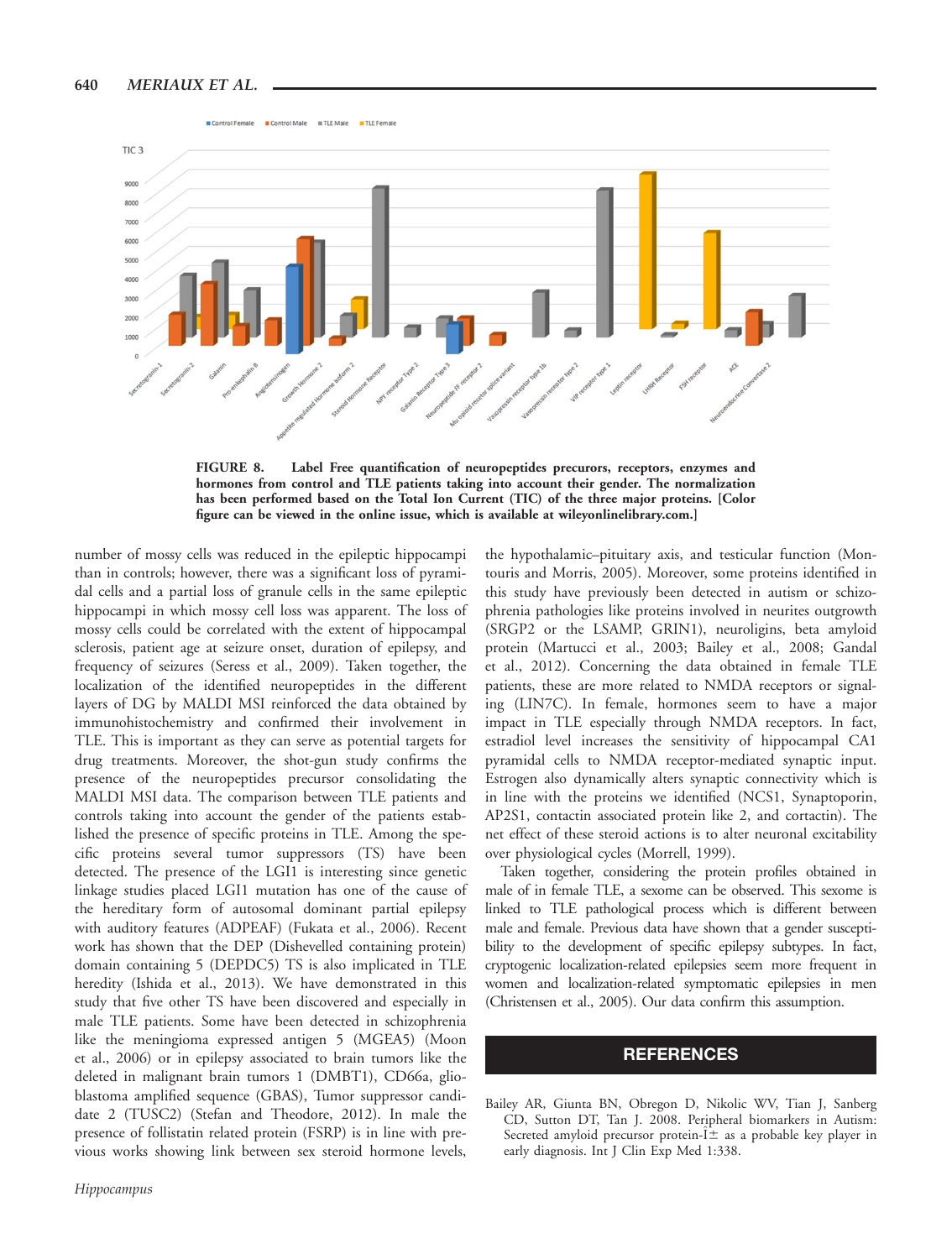- Benbadis SR, Kotagal P, Klem GH. 1996. Unilateral blinking: A lateralizing sign in partial seizures. Neurology 46:45–48.
- Benbadis SR, Luders HO. 1996a. Epileptic syndromes: An underutilized concept. Epilepsia 37:1029–1034.
- Benbadis SR, Luders HO. 1996b. Generalized epilepsies. Neurology 46:1194–1195.
- Cendes F. 2004. Febrile seizures and mesial temporal sclerosis. Curr Opin Neurol 17:161–164.
- Choi H, Fermin D, Nesvizhskii AI. 2008. Significance analysis of spectral count data in label-free shotgun proteomics. Mol Cell Proteomics 7:2373–2385.
- Christensen J, Kjeldsen MJ, Andersen H, Friis ML, Sidenius P. 2005. Gender differences in epilepsy. Epilepsia 46:956–960.
- Colinge J, Chiappe D, Lagache S, Moniatte M, Bougueleret L. 2005. Differential proteomics via probabilistic peptide identification scores. Anal Chem 77:596–606.
- de Lanerolle NC, Lee Ts, Spencer DD. 2010. Histopathology of human epilepsy. Epilepsia 51:37–37.
- Decressac M, Wright B, David B, Tyers P, Jaber M, Barker RA, Gaillard A. 2011. Exogenous neuropeptide Y promotes in vivo hippocampal neurogenesis. Hippocampus 21:233–238.
- Dudek FE, Sutula TP. 2007. Epileptogenesis in the dentate gyrus: A critical perspective. Prog Brain Res 163:755–773.
- Engel J Jr. 1996. Introduction to temporal lobe epilepsy. Epilepsy Res 26:141–150.
- Engel J Jr, Babb TL, Crandall PH. 1989. Surgical treatment of epilepsy: Opportunities for research into basic mechanisms of human brain function. Acta Neurochir Suppl (Wien) 46:3–8.
- Falth M, Skold K, Norrman M, Svensson M, Fenyo D, Andren PE. 2006. SwePep, a database designed for endogenous peptides and mass spectrometry. Mol Cell Proteomics 5:998–1005.
- Falth M, Skold K, Svensson M, Nilsson A, Fenyo D, Andren PE. 2007. Neuropeptidomics strategies for specific and sensitive identification of endogenous peptides. Mol Cell Proteomics 6:1188–97.
- Falth M, Svensson M, Nilsson A, Skold K, Fenyo D, Andren PE. 2008. Validation of endogenous peptide identifications using a database of tandem mass spectra. J Proteome Res 7:3049–3053.
- Fischer W. 2005. Influence of ethanol on the threshold for electroshock-induced seizures and electrically-evoked hippocampal afterdischarges. J Neural Transm 112:1149–1163.
- Fukata Y, Adesnik H, Iwanaga T, Bredt DS, Nicoll RA, Fukata M. 2006. Epilepsy-related ligand/receptor complex LGI1 and ADAM22 regulate synaptic transmission. Science 313:1792–1795.
- Furtinger S, Pirker S, Czech T, Baumgartner C, Ransmayr G, Sperk G. 2001. Plasticity of Y1 and Y2 receptors and neuropeptide Y fibers in patients with temporal lobe epilepsy. J Neurosci 21: 5804–5812.
- Furtinger S, Pirker S, Czech T, Baumgartner C, Sperk G. 2002. Altered expression of neuropeptide Y, -Y(1), and -Y(2) receptors in the hippocampus of patients with mesial temporal lobe epilepsy. Epilepsia 43(Suppl 5):152.
- Furtinger S, Pirker S, Czech T, Baumgartner C, Sperk G. 2003. Increased expression of gamma-aminobutyric acid type B receptors in the hippocampus of patients with temporal lobe epilepsy. Neurosci Lett 352:141–145.
- Gandal M, Anderson R, Billingslea E, Carlson G, Roberts T, Siegel S. 2012. Mice with reduced NMDA receptor expression: More consistent with autism than schizophrenia? Genes Brain Behav 11:740–750.
- Gotzsche CR, Nikitidou L, Sorensen AT, Olesen MV, Sorensen G, Christiansen SH, Angehagen M, Woldbye DP, Kokaia M. 2012. Combined gene overexpression of neuropeptide Y and its receptor Y5 in the hippocampus suppresses seizures. Neurobiol Dis 45: 288–296.
- Harrison PS, Henderson Z. 1999. Quantitative evidence for increase in galanin-immunoreactive terminals in the hippocampal formation following entorhinal cortex lesions in the adult rat. Neurosci Lett 266:41–44.
- Higdon R, Hogan JM, Kolker N, van Belle G, Kolker E. 2007. Experiment-specific estimation of peptide identification probabilities using a randomized database. OMICS 11:351–365.
- Hsu D. 2007. The dentate gyrus as a filter or gate: A look back and a look ahead. Prog Brain Res 163:601–613.
- Ishida S, Picard F, Rudolf G, Noé E, Achaz G, Thomas P, Genton P, Mundwiller E, Wolff M, Marescaux C. 2013. Mutations of DEPDC5 cause autosomal dominant focal epilepsies. Nat Genet 45:552–525.
- Jacobs MP, Leblanc GG, Brooks-Kayal A, Jensen FE, Lowenstein DH, Noebels JL, Spencer DD, Swann JW. 2009. Curing epilepsy: Progress and future directions. Epilepsy Behav 14:438–445.
- Kalachikov S, Evgrafov O, Ross B, Winawer M, Barker-Cummings C, Boneschi FM, Choi C, Morozov P, Das K, Teplitskaya E. 2002. Mutations in LGI1 cause autosomal-dominant partial epilepsy with auditory features. Nat Genet 30:335–341.
- Kokaia M. 2011. Seizure-induced neurogenesis in the adult brain. Eur J Neurosci 33:1133–1138.
- Kusuzawa S, Honda T, Fukata Y, Fukata M, Kanatani S, Tanaka DH, Nakajima K. 2012. Leucine rich glioma inactivated 1 (Lgi1), an epilepsy related secreted protein, has a nuclear localization signal and localizes to both the cytoplasm and the nucleus of the caudal ganglionic eminence neurons. Eur J Neurosci 36:2284–2292.
- Lagarrigue Ml, Alexandrov T, Dieuset G, Perrin A, Lavigne RG, Baulac Sp, Thiele H, Martin B, Pineau C. 2012. New analysis workflow for MALDI imaging mass spectrometry: Application to the discovery and identification of potential markers of childhood absence epilepsy. J Proteome Res 11:5453–5463.
- Lewis DV. 2005. Losing neurons: Selective vulnerability and mesial temporal sclerosis. Epilepsia 46(Suppl 7):39–44.
- Magloczky Z, Wittner L, Borhegyi Z, Halasz P, Vajda J, Czirjak S, Freund TF. 2000. Changes in the distribution and connectivity of interneurons in the epileptic human dentate gyrus. Neuroscience 96:7–25.
- Martucci L, Wong AH, Trakalo J, Cateâ€Carter T, Wong GW, Macciardi FM, Kennedy JL. 2003. Nâ€methylâ€dâ€aspartate receptor NR1 subunit gene (GRIN1) in schizophrenia: TDT and case $\hat{a} \in \text{control}$  analyses. Am J Med Genet Part B: Neuropsychiatr Genet 119:24–27.
- Mathern GW, Babb TL, Vickrey BG, Melendez M, Pretorius JK. 1995a. The clinical-pathogenic mechanisms of hippocampal neuron loss and surgical outcomes in temporal lobe epilepsy. Brain 118:105–118.
- Mathern GW, Pretorius JK, Babb TL, Quinn B. 1995b. Unilateral hippocampal mossy fiber sprouting and bilateral asymmetric neuron loss with episodic postictal psychosis. J Neurosurg 82:228–233.
- Mazarati AM, Hohmann JG, Bacon A, Liu H, Sankar R, Steiner RA, Wynick D, Wasterlain CG. 2000. Modulation of hippocampal excitability and seizures by galanin. J Neurosci 20:6276–6281.
- Melander T, Staines WA, Rokaeus A. 1986. Galanin-like immunoreactivity in hippocampal afferents in the rat, with special reference to cholinergic and noradrenergic inputs. Neuroscience 19:223–240.
- Montouris G, Morris III GL. 2005. Reproductive and sexual dysfunction in men with epilepsy. Epilepsy Behav 7:7–14.
- Moon HJ, Yim S-V, Lee WK, Jeon Y-W, Kim YH, Ko YJ, Lee K-S, Lee K-H, Han S-I, Rha HK. 2006. Identification of DNA copy-number aberrations by array-comparative genomic hybridization in patients with schizophrenia. Biochem Biophys Res Commun 344:531–539.
- Morrell MJ. 1999. Epilepsy in women: The science of why it is special. Neurology 53:42–48.
- Petersson S, Lavebratt C, Schalling M, Hokfelt T. 2000. Expression of cholecystokinin, enkephalin, galanin and neuropeptide Y is markedly changed in the brain of the megencephaly mouse. Neuroscience 100:297–317.
- Qiu C, Johnson BN, Tallent MK. 2007. K+ M-current regulates the transition to seizures in immature and adult hippocampus. Epilepsia 48:2047–2058.